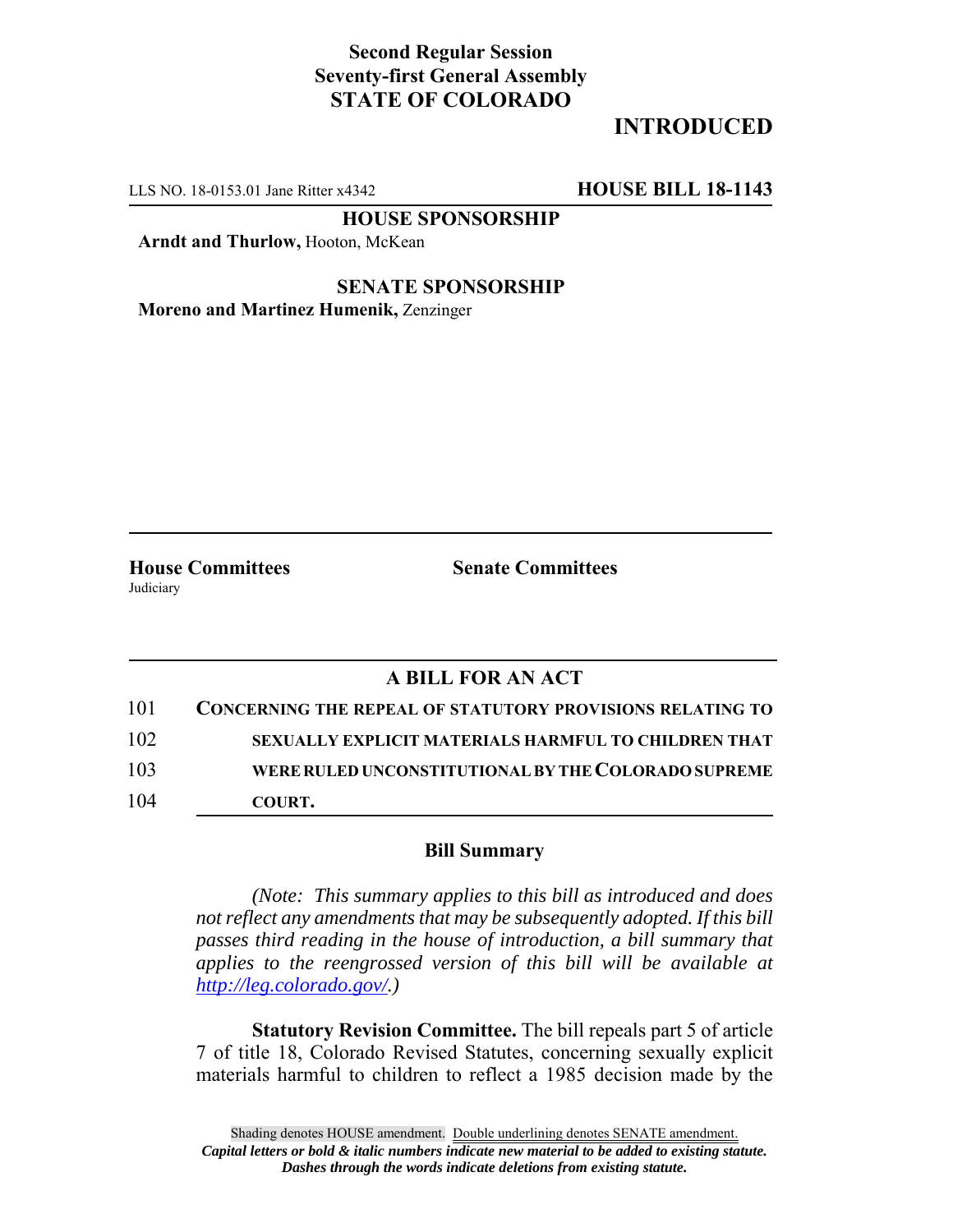Colorado supreme court that held that the entire part was unconstitutional. **Sections 3, 4, and 5** of the bill make conforming amendments.

| $\mathbf{1}$   | Be it enacted by the General Assembly of the State of Colorado:             |
|----------------|-----------------------------------------------------------------------------|
| $\overline{2}$ | <b>SECTION 1. Legislative declaration.</b> The general assembly             |
| 3              | declares that the purpose of House Bill 18-, enacted in 2018, is to         |
| $\overline{4}$ | repeal a section of statute ruled unconstitutional in whole by the Colorado |
| 5              | supreme court in 1985.                                                      |
| 6              | <b>SECTION 2.</b> In Colorado Revised Statutes, repeal part 5 of            |
| 7              | article 7 of title 18 as follows:                                           |
| 8              | 18-7-501. Definitions. As used in this part 5, unless the context           |
| 9              | otherwise requires:                                                         |
| 10             | (1) "Child" means a person under the age of eighteen years.                 |
| 11             | $(2)$ "Harmful to children" means that quality of any description or        |
| 12             | representation, in whatever form, of sexually explicit nudity, sexual       |
| 13             | conduct, sexual excitement, or sadomasochistic abuse, when it:              |
| 14             | (a) Taken as a whole, predominantly appeals to the prurient                 |
| 15             | interest in sex of children;                                                |
| 16             | (b) Is patently offensive to prevailing standards in the adult              |
| 17             | community as a whole with respect to what is suitable material for          |
| 18             | children; and                                                               |
| 19             | (c) Is, when taken as a whole, lacking in serious literary, artistic,       |
| 20             | political, and scientific value for children.                               |
| 21             | (3) "Knowingly" means having general knowledge of, or reason                |
| 22             | to know, or a belief or ground for belief which warrants further inspection |
| 23             | or inquiry, or both, of:                                                    |
| 24             | (a) The character and content of any material described herein              |
| 25             | which is reasonably susceptible of examination; and                         |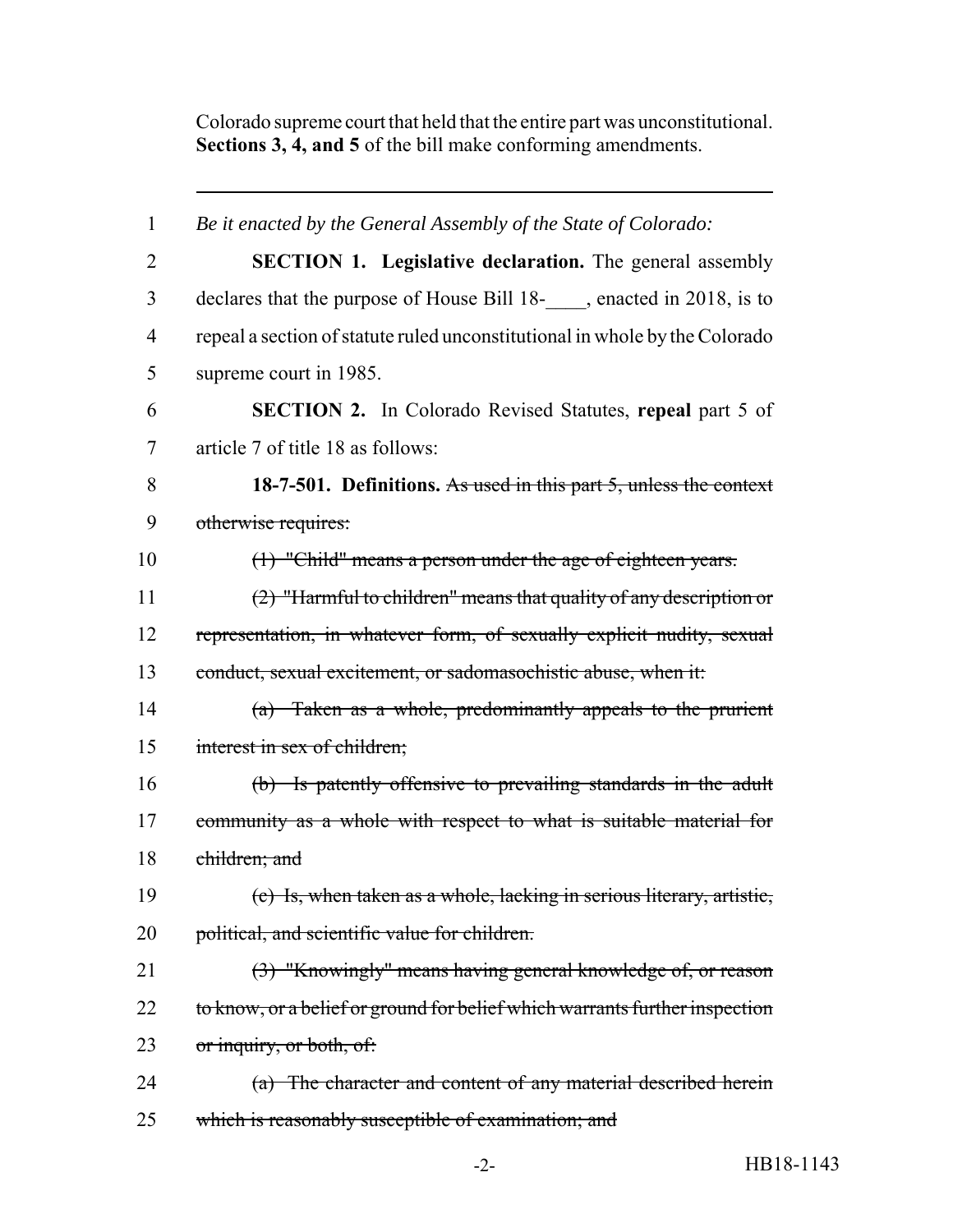(b) The age of the child; however, an honest mistake shall constitute an excuse from liability hereunder if a reasonable bona fide attempt is made to ascertain the true age of such child.

 (4) "Sadomasochistic abuse" means actual or explicitly simulated flagellation or torture by or upon a person who is nude or clad in undergarments, a mask or bizarre costume, or the condition of being 7 fettered, bound, or otherwise physically restrained on the part of one so clothed.

 (5) "Sexual conduct" means actual or explicitly simulated acts of masturbation, homosexuality, sexual intercourse, sodomy, or physical 11 contact in an act of apparent sexual stimulation or gratification with a 12 person's clothed or unclothed genitals, pubic area, buttocks, or, if such be female, breast.

 (6) "Sexual excitement" means the condition of human male or female genitals when in a state of sexual stimulation or arousal.

 (7) "Sexually explicit nudity" means a state of undress so as to 17 expose the human male or female genitals, pubic area, or buttocks with 18 less than a full opaque covering, or the showing of the female breast with 19 less than a fully opaque covering of any portion thereof below the top of 20 the areola, or the depiction of covered or uncovered male genitals in a 21 discernibly turgid state.

 **18-7-502. Unlawful acts.** (1) It shall be unlawful for any person 23 knowingly to sell or loan for monetary consideration to a child:

 (a) Any picture, photograph, drawing, sculpture, motion picture 25 film, or similar visual representation or image of a person or portion of the human body which depicts sexually explicit nudity, sexual conduct, or sadomasochistic abuse and which, taken as a whole, is harmful to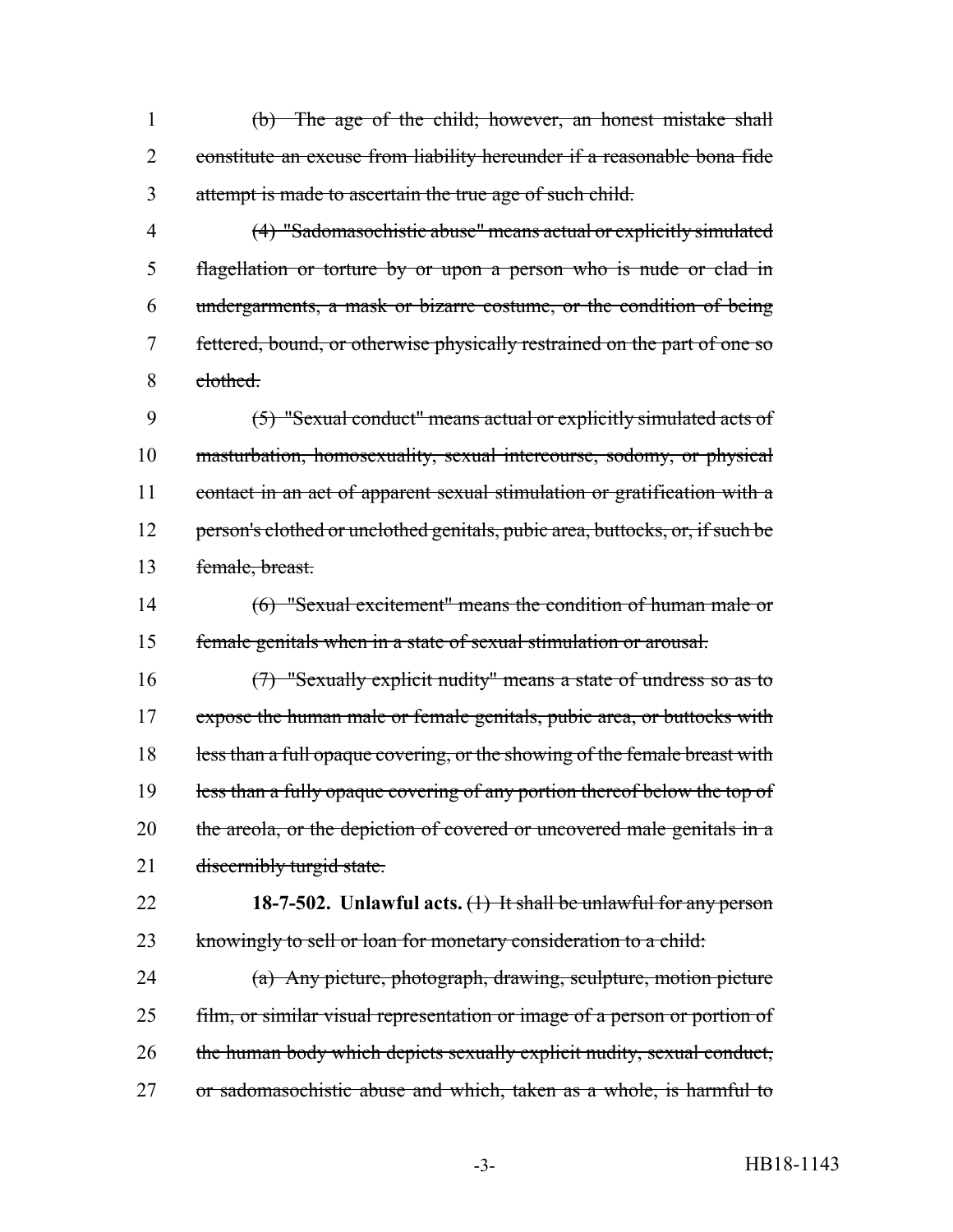1 children; or

 (b) Any book, pamphlet, magazine, printed matter however reproduced, or sound recording which contains any matter enumerated in paragraph (a) of this subsection (1), or explicit and detailed verbal descriptions or narrative accounts of sexual excitement, sexual conduct, or sadomasochistic abuse and which, taken as a whole, is harmful to children.

8 (2) It shall be unlawful for any person knowingly to sell to a child 9 an admission ticket or pass, or knowingly to admit a child to premises 10 whereon there is exhibited a motion picture, show, or other presentation 11 which, in whole or in part, depicts sexually explicit nudity, sexual 12 conduct, or sadomasochistic abuse and which is harmful to children or to 13 exhibit any such motion picture at any such premises which are not 14 designed to prevent viewing from any public way of such motion picture 15 by children not admitted to any such premises.

16  $(3)$  It shall be unlawful for any child falsely to represent to any 17 person mentioned in subsection (1) or (2) of this section, or to his agent, 18 that he is eighteen years of age or older, with the intent to procure any 19 material set forth in subsection (1) of this section, or with the intent to 20 procure his admission to any motion picture, show, or other presentation, 21 as set forth in subsection (2) of this section.

22 (4) It shall be unlawful for any person knowingly to make a false 23 representation to any person mentioned in subsection  $(1)$  or  $(2)$  of this 24 section, or to his agent, that he is the parent or guardian of any juvenile, 25 or that any child is eighteen years of age or older, with the intent to 26 procure any material set forth in subsection  $(1)$  of this section, or with the 27 intent to procure any child's admission to any motion picture, show, or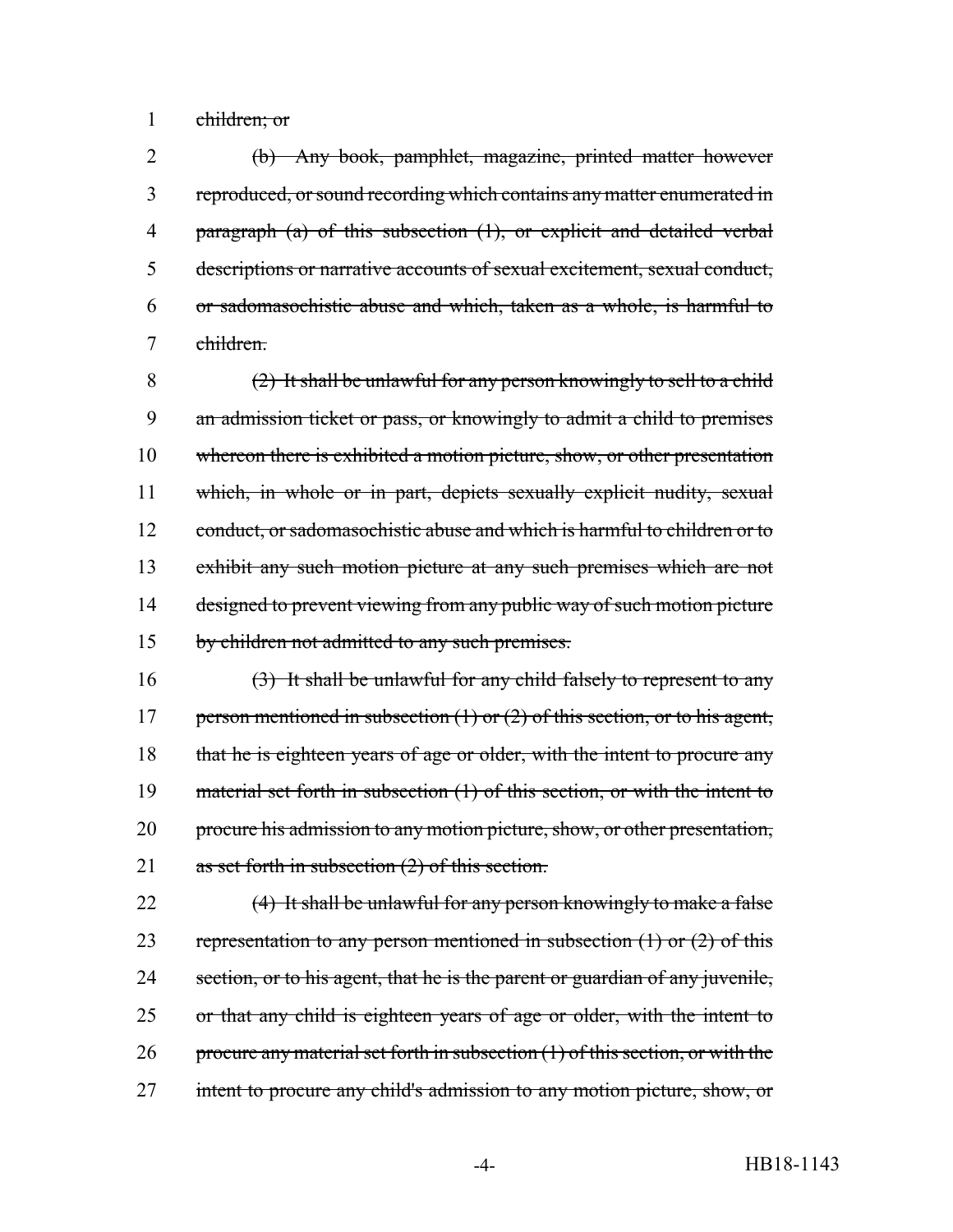1 other presentation, as set forth in subsection (2) of this section.

 (5) It shall be unlawful for any person knowingly to exhibit, expose, or display in public at newsstands or any other business or commercial establishment frequented by children or where children are or may be invited as part of the general public:

 (a) Any picture, photograph, drawing, sculpture, motion picture film, or similar visual representation or image of a person or portion of the human body which depicts sexually explicit nudity, sexual conduct, or sadomasochistic abuse and which is harmful to children; or

 (b) Any book, pamphlet, magazine, printed matter however 11 reproduced, or sound recording which contains any matter enumerated in 12 paragraph (a) of this subsection (5), or explicit verbal descriptions or narrative accounts of sexual excitement, sexual conduct, or 14 sadomasochistic abuse and which, taken as a whole, is harmful to children.

16 (6) A violation of any provision of this section is a class 2 misdemeanor.

 **18-7-503. Applicability.** (1) Nothing contained in this part 5 19 shall be construed to apply to:

 (a) The purchase, distribution, exhibition, or loan of any work of 21 art, book, magazine, or other printed or manuscript material by any 22 accredited museum, library, school, or institution of higher education;

 (b) The exhibition or performance of any play, drama, tableau, or 24 motion picture by any theatre, museum, school, or institution of higher 25 education, either supported by public appropriation or which is an accredited institution supported by private funds.

**18-7-504. Severability.** If any provision of this part 5 or the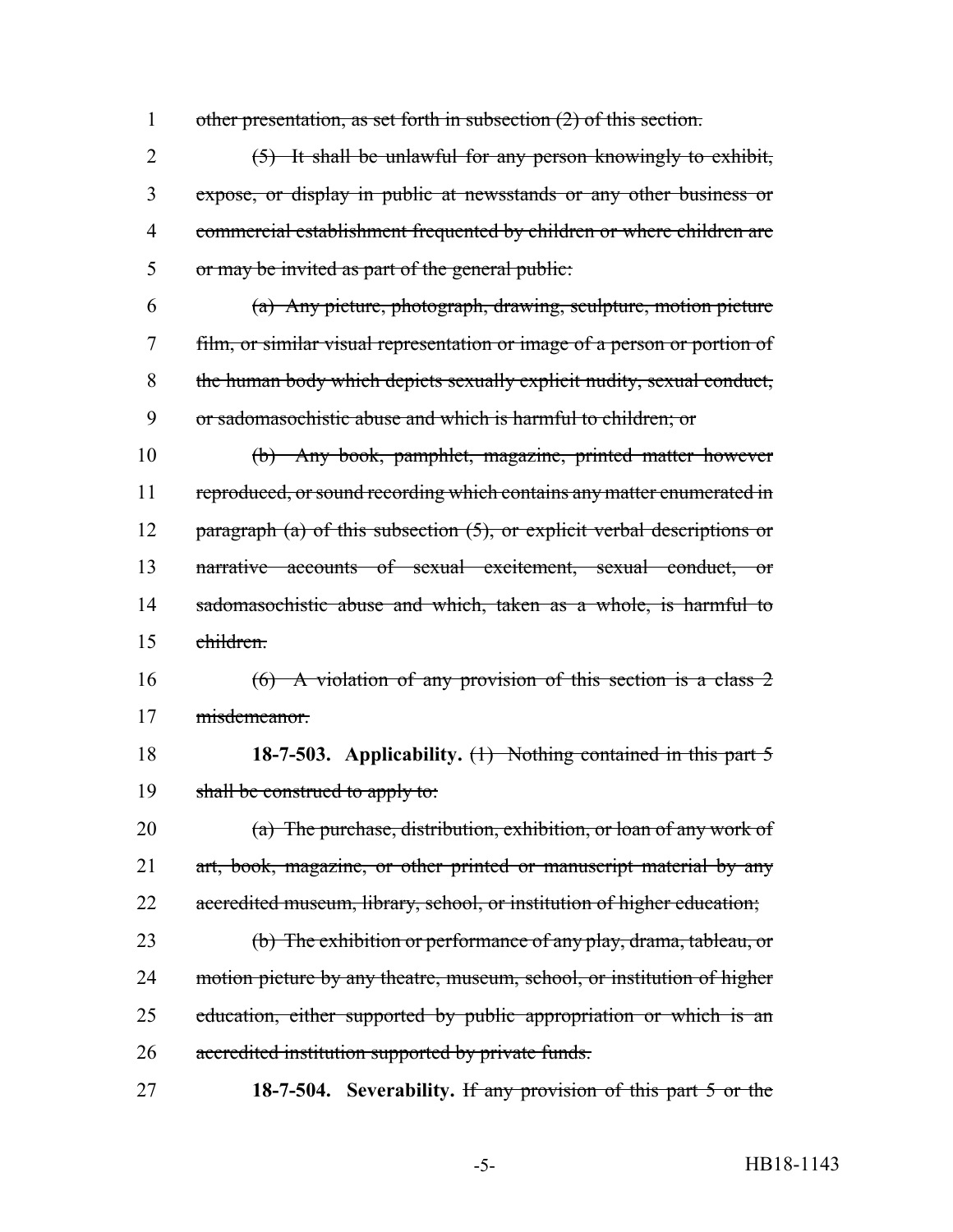1 application thereof to any person or circumstances is held invalid, such 2 invalidity shall not affect other provisions of this part 5 which may be given effect without the invalid provision or application, and, to this end, 4 the provisions of this part 5 are declared to be severable.

 **SECTION 3.** In Colorado Revised Statutes, 12-61-113, **amend** 6  $(1)(m)(I)$  as follows:

 **12-61-113. Investigation - revocation - actions against licensee or applicant - repeal.** (1) The commission, upon its own motion, may, and, upon the complaint in writing of any person, shall, investigate the activities of any licensee or any person who assumes to act in the capacity of a licensee within the state, and the commission, after holding a hearing 12 pursuant to section 12-61-114, has the power to impose an administrative fine not to exceed two thousand five hundred dollars for each separate offense and to censure a licensee, to place the licensee on probation and to set the terms of probation, or to temporarily suspend a license, or permanently revoke a license, when the licensee has performed, is 17 performing, or is attempting to perform any of the following acts and is guilty of:

 (m) (I) Conviction of, entering a plea of guilty to, or entering a plea of nolo contendere to any crime in article 3 of title 18; parts 1, 2, 3, and 4 of article 4 of title 18; part 1, 2, 3, 4, 5, 7, 8, or 9 of article 5 of title 18; article 5.5 of title 18; parts 3, 4, 6, 7, and 8 of article 6 of title 18; 23 parts 1, 3, 4,  $\frac{1}{2}$ , 6, 7, and 8 of article 7 of title 18; part 3 of article 8 of title 18; article 15 of title 18; article 17 of title 18; section 18-18-404, 18-18-405, 18-18-406, 18-18-411, 18-18-412.5, 18-18-412.7, 18-18-412.8, 18-18-415, 18-18-416, 18-18-422, or 18-18-423; or any other like crime under Colorado law, federal law, or the laws of other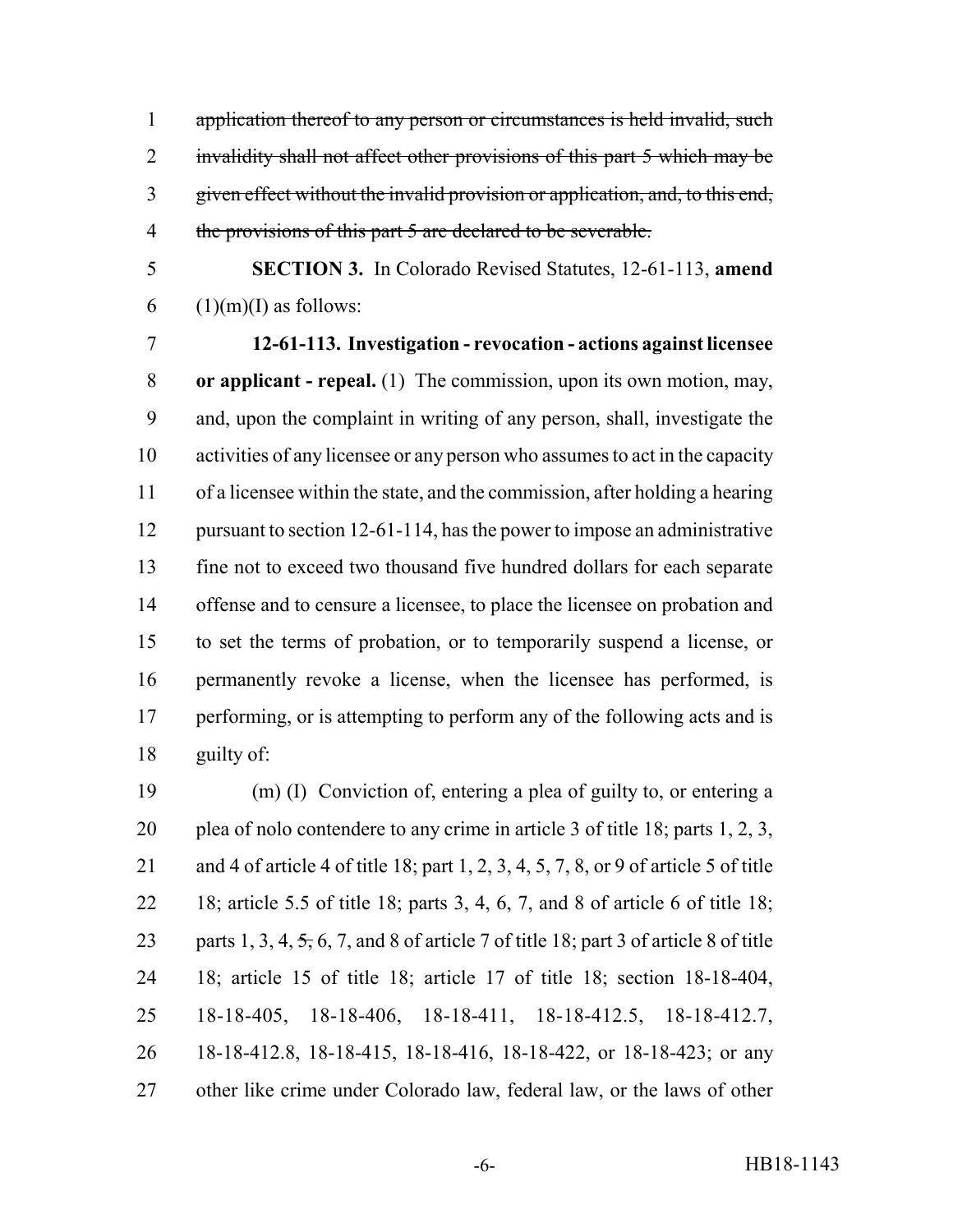states. A certified copy of the judgment of a court of competent 2 jurisdiction of such conviction or other official record indicating that such plea was entered shall be conclusive evidence of such conviction or plea in any hearing under this part 1.

 **SECTION 4.** In Colorado Revised Statutes, 12-61-1010, **amend** 6 (1) introductory portion and  $(1)(i)$  as follows:

 **12-61-1010. Investigation - revocation - actions against licensee.** (1) The director, upon the director's own motion, may, and, upon the complaint in writing of any person, shall, investigate the activities of any licensee or any person who assumes to act in the capacity of a licensee within the state. The director, after holding a hearing in accordance with the "State Administrative Procedure Act", article 4 of 13 title 24, C.R.S., may impose an administrative fine not to exceed two thousand five hundred dollars for each separate offense, censure a licensee, place the licensee on probation and set the terms of probation, or temporarily suspend or permanently revoke a license when the licensee has performed, is performing, or is attempting to perform any of the following acts and is guilty of:

 (i) Performing any act that leads to a conviction of, entry of a plea of guilty to, or entry of a plea of nolo contendere to any crime in article 21 3 of title 18; C.R.S.; parts 1 to 4 of article 4 of title 18; C.R.S.; parts 1 to 22 5 and 7 to 9 of article 5 of title 18;  $C.R.S.:$  article 5.5 of title 18;  $C.R.S.:$ 23 parts 1, 3, 4, and 6 to 8 of article 6 of title 18;  $C.R.S.;$  parts 1, and 3 to 8 24 3, 4, AND 6 TO 8 of article 7 of title 18; C.R.S.; part 3 of article 8 of title 25 18; C.R.S.; article 15 of title 18; C.R.S.; article 17 of title 18; C.R.S.; section 18-18-405, 18-18-411, 18-18-412.5, 18-18-412.7, 18-18-415, 27 18-18-422, or 18-18-423;  $C.R.S.:$  or any other like crime under Colorado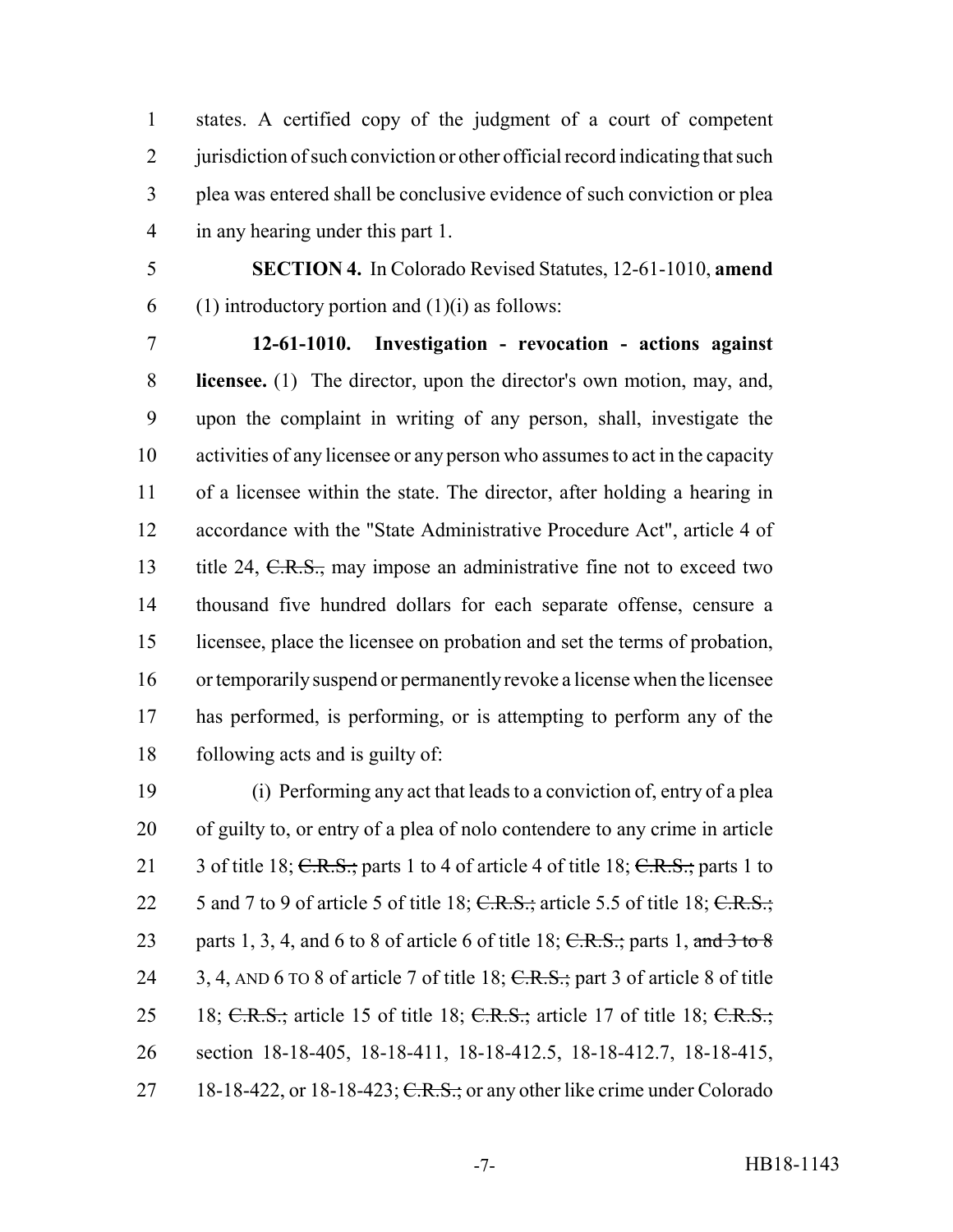law, federal law, or the laws of other states. A certified copy of the 2 judgment of a court of competent jurisdiction of such conviction or other official record indicating that such plea was entered is conclusive evidence of such conviction or plea in any hearing under this part 10.

 **SECTION 5.** In Colorado Revised Statutes, 13-10-126, **amend** 6 (2)(a)(I)(A) as follows:

 **13-10-126. Prostitution offender program authorized - reports.** (2) A program created and administered by a municipal or county court or multiple municipal or county courts pursuant to subsection (1) of this section must:

 (a) Permit enrollment in the program only by an offender who either:

 (I) (A) Has no prior convictions or any charges pending for any felony; for any offense described in section 18-3-305, 18-3-306, or 15 18-13-128; C.R.S., in part 4 or 5 of article 3 of title 18; C.R.S., in part 3, 4, 6, 7, or 8 of article 6 of title 18; C.R.S., in section 18-7-203 or 17 18-7-206; C.R.S., or in part 3 or  $4 \text{ or } 5$  of article 7 of title 18; C.R.S.; or for any offense committed in another state that would constitute such an offense if committed in this state; and

 **SECTION 6. Act subject to petition - effective date.** This act takes effect at 12:01 a.m. on the day following the expiration of the ninety-day period after final adjournment of the general assembly (August 8, 2018, if adjournment sine die is on May 9, 2018); except that, if a referendum petition is filed pursuant to section 1 (3) of article V of the state constitution against this act or an item, section, or part of this act within such period, then the act, item, section, or part will not take effect unless approved by the people at the general election to be held in